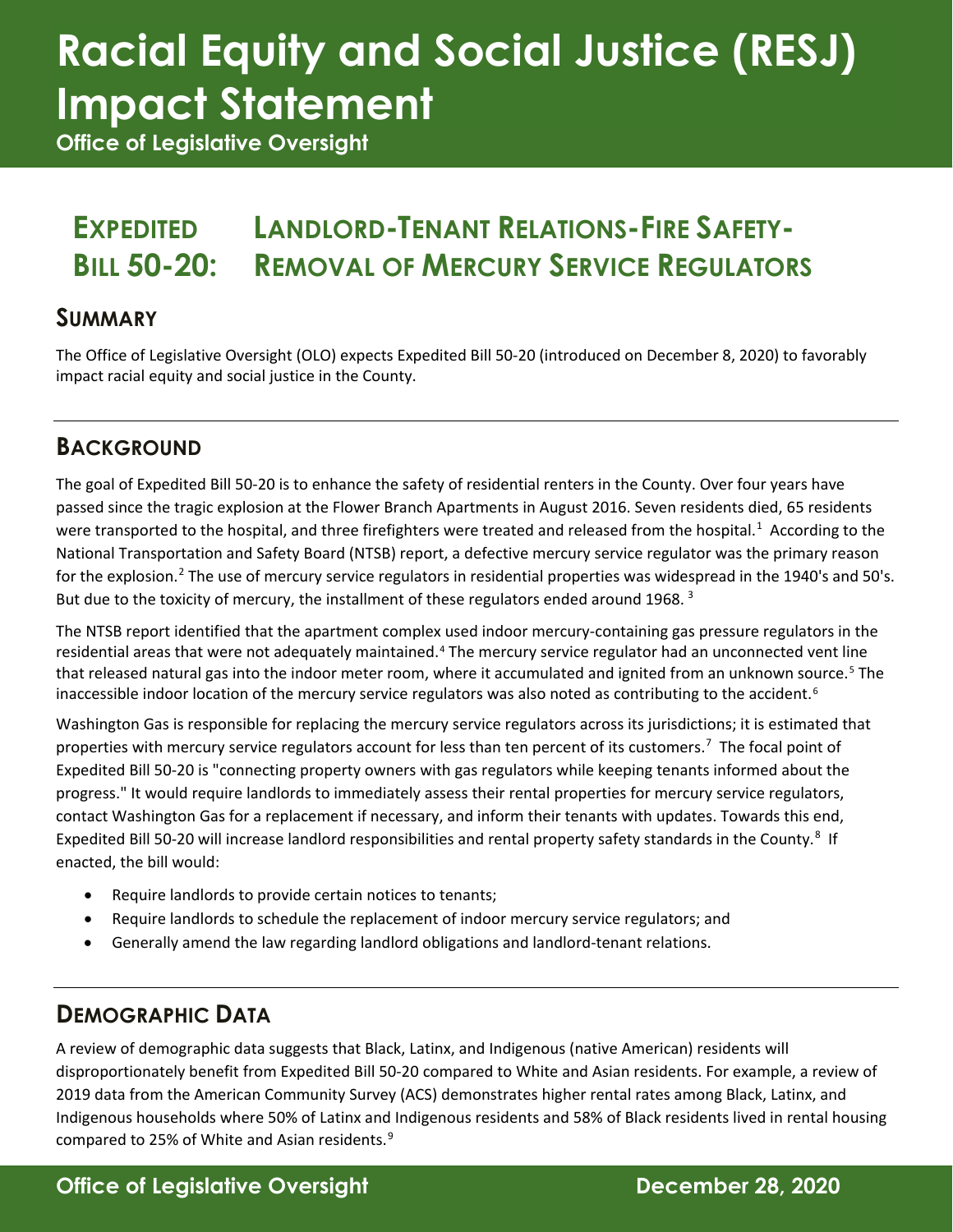### **RESJ Impact Statement Expedited Bill 50-20**

A review of data comparing average rents for older multi-family properties to newer buildings also suggests that lower income renters will disproportionately benefit from Expedited Bill 50-20. According to CountyStat, the lowest average rent is \$1,555 per month in facilities built 50 or more years ago, whereas the lowest average rent is \$2,364 per month for facilities under ten years old. Of note, two-thirds of multi-family rental properties in Montgomery County are at least 50 years old.<sup>[10](#page-2-9)</sup>

#### **ANTICIPATED RESJ IMPACTS**

OLO predicts that implementation of Expedited Bill 50-20 will favorably impact racial equity and social justice within the County because Black, Latinx and Indigenous residents are over-represented among the rental households that would benefit from enhanced safety standards. Low-income renters are also likely over-represented among residents and therefore will benefit from this bill. $^{11}$  $^{11}$  $^{11}$ 

#### **METHODOLOGIES, ASSUMPTIONS, AND UNCERTAINTIES**

This RESJ impact statement and OLO's analysis rely on several sources of information, including the ACS;<sup>[12](#page-2-11)</sup> CountyStat,<sup>[13](#page-2-12)</sup> NTSB Safety Report,<sup>[14](#page-2-13)</sup> OLO Economic Impact Statement and Expedited Bill 50-20.

#### **RECOMMENDED AMENDMENTS**

The County's Racial Equity and Social Justice Act requires OLO to consider whether recommended amendments to bills aimed at narrowing racial and social inequalities are warranted in developing RESJ impact statements.<sup>[15](#page-2-14)</sup> Towards this end, OLO recognizes that on December 18, 2020, the Public Service Commission of Maryland imposed a civil penalty of \$750,00 on Washington Gas for failing to file annual reports pertaining to its mercury service regulator removal process. <sup>[16](#page-2-15)</sup> As proposed by Washington Gas' regulator replacement plan and ordered by the Commission, this RESJ impact statement offers four recommended amendments for Expedited Bill 50-20:<sup>[17](#page-2-16)</sup>

- Require Washington Gas to provide the County with an update on projected and annual costs within 60 days of completing its one- and three-year surveys;
- Require within 30 days of commencing its survey that Washington Gas to notify the County of the date of commencement;
- Require Washington Gas to file annual reports by February 10th of each year as to the status of its program; and
- Require Washington Gas to work with the County's Consumer Affairs Division and Engineering Division to adopt a Mercury Service Regulator Replacement Plan customer notification and service termination process.

#### **CAVEATS**

Two caveats to this racial equity and social justice impact statement should be noted. First, predicting the impact of legislation on racial equity and social justice is a challenging, analytical endeavor due to data limitations, uncertainty, and other factors. Second, this RESJ statement is intended to inform the legislative process rather than determine whether the Council should enact legislation. Thus, any conclusion made in this statement does not represent OLO's endorsement of, or objection to, the bill under consideration.